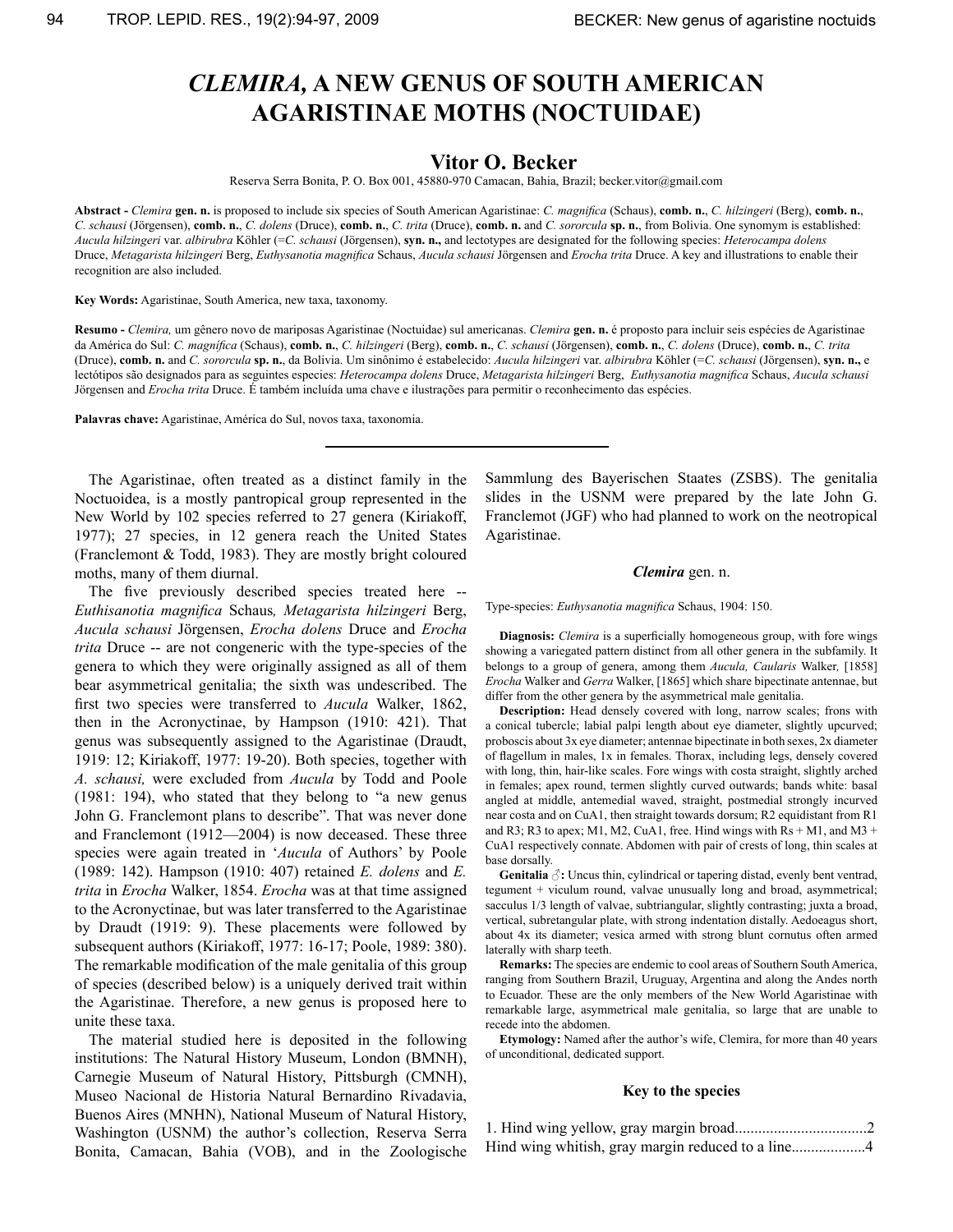| 2. Gray margin of hind wing broad, though irregular internally |
|----------------------------------------------------------------|
|                                                                |
| Gray margin of hind wing narrow, even internally schausi       |

3. Fore wing irrorated with reddish brown scales.......*hilsingeri* Fore wing without reddish brown scales....................*magnifica*

| 4. Fore wing postmedial band forming two arches between M2  |
|-------------------------------------------------------------|
|                                                             |
| Fore wing postmedial band slightly curved between M2 and Cu |
|                                                             |
|                                                             |

5. Fore wing with orbicular spot..........................................*trita* Fore wing without orbicular spot................................ *sororcula*

# *Clemira magnifica* (Schaus) **comb. n.** Figs 1, 7

*Euthysanotia magnifica* Schaus, 1904: 150. Lectotype ♀, BRAZIL: [RJ], Petrópolis [no further data], genitalia slide JGF 208 (USNM), here designated [examined].

*Aucula magnifica* (Schaus); Hampson, 1910: 422, pl. 146, fig. 5; Draudt, 1919: 12, pl. 1 k; Kiriakoff, 1977: 20.

*'Aucula* of authors' *magnifica*; Poole, 1989: 142.

Very similar to *C. hilsingeri* both in pattern and genitalia, but with fore wings not irrorated with reddish brown scales; the apical expansion of left valva expanded distally in *magnifica* whereas narrow and cut in an angle in *hilsingeri.*

 Described from an unspecified number of specimens, with no specification of sex, presumably the female labeled only "type", here designated as lectotype [see above], as no other specimen with identical data was found in the USNM collections.

**Material studied (27 ♂, 9 ♀♀):** BRAZIL: ♂, ES: 'Espirito Santo' (*Hoffmann*) (USNM); PR, ♀ Castro (*Schaus*) (USNM); 8 ♂, 2♀, Curitiba, 920 m, 19.x, 15.xii.1974, 15.ii., 25.ii, 12.iii, 20-29.viii, 15.xii.1975 (*Becker,* 4651-4659),  $\Im$  genitalia slide VOB 3643 (VOB, USNM);  $\Im$ , Telêmaco Borba, 750 m, 13-19.x.1995 (*Becker,* 97180) (VOB); 2 ♂♂, RJ, Parque Nacional do Itatiaia, 1700 m, 19.x.1985 (*Becker,* 66231, 66413 (VOB); 2 ♂♂, ♀, SP, Campos do Jordão, 1600 m, 20-27.ii.2001 (*Becker,* 130862) (VOB); ♂, SC (*Hoffmann*) (USNM); 2 ♂♂, 2 ♀♀, [Corupá] 'Hansa Humboldt', ([*Hoffmann*]) (USNM); ♂, Joinville (*Arp*) (USNM); ♂, [Seara], Nova Teutônia (*Plaumann*) (USNM); ♂, ♀, São Joaquim, 1400 m, 22-24.i.1983, 2.ii.1993 (*Becker,* 52143, 87627),  $\varphi$  genitalia slide VOB 5113 (VOB); ARGENTINA:  $2\Im$ ,  $2\varphi$  Tucuman [no further data] (*Schreiter*); ECUADOR: 5 ♂ Oriente, Abitagua, 1.x.1936, xi.1937 (*MacIntire*) (USNM).

**Remarks:** This species was described from an unspecified number of specimens, with no specification of sex, presumably on the female, labeled "type" only, here designated as lectotype [see above], as no other specimen with identical data was traced in the USNM collections. Apart from the distribution mentioned above, its range extends to Uruguay (Biezanko, Ruffinelli & Carbonell, 1957: 65).

# *Clemira hilzingeri* (Berg) **comb. n.** Figs 2, 8

*Metagarista hilzingeri* Berg, 1882: 176. Lectotype ♂, ARGENTINA: Buenos Aires (*Hilzinger*) (MNHN), here designated [image examined].

*Aucula hilzingeri* (Berg); Hampson, 1910: 421, fig. 200; Draudt, 1919: 12, pl. 1 k; Kiriakoff, 1977: 19.

*'Aucula* of authors' *hilzingeri*; Poole, 1989: 142.

Very similar to the previous species, both externally and in genitalia (see *magnifica* for differences). This species, *magnifica* and *schausi* are sympatric at least in part of their range, but only the former has been found in Brazil.

 Described from an unspecified number of specimens. One male and two females syntypes [images examined] were found in the MNHN; the females are here designated as paralectotypes.

**Material studied (2 ♂♂):** ARGENTINA: ♂ Chaco (*Jörgensen*), genitalia slide JGF 202; PARAGUAY: [no further data], ♀, genitalia slide JGF 203 (USNM).

**Remarks:** This species, *magnifica* and *schausi* are sympatric in at least portions of their ranges, but only the former has been found in Brazil. Apart from the distribution recorded in the material studied, the range of *hilzingeri* extends to Uruguay (Biezanko, Ruffinelli & Carbonell, 1957: 65). The larvae feed on *Vitis hederacea* Ehrh. (Vitaceae), and *Fuchsia* sp. (Onagraceae) (Bourquin, 1958: 260), hosts also recorded for agaristine species in Australia (Common, 1990: 464).

# *Clemira schausi* (Jörgensen) **comb. n.** Figs 3, 9

*Alucula* [*sic!*] *schausi* Jörgensen, 1935: 125, pl. 4, fig. 29; Kiriakoff, 1977: 21. Lectotype ♂, ARGENTINA: [Catamarca, El Candado, 2700 m] (*Jörgensen*) (MNHN, 32801), here designated [image examined].

*Aucula hilzingeri* var. *albirubra* Köhler, 1936: 73, pl. [1], fig. [3]. Types: ARGENTINA: Tucuman (ZSBS) [not examined]. Infrasubspecific name. **Syn. n.**

*'Aucula* of authors' *schausi*; Poole, 1989: 142.

Similar externally to both previous species, but easily distinguished by the narrow dark border of hind wings, however, its genitalia is more like those of the three following species.

 Described from an unspecified number of specimens: "Habitat: Los cerros de Aconquija, provincia de Catamarca (La Playa, El Candado, El Suncho), y de Tucumán (El Saladillo), volando de noche y buscando la luz. Em El Candado, altura 2700 m encontre um par em cópula sobre *Baccharis*". One male, bearing a red label "Typus", and two white labels: "32801" and "Aucula schausi Jörg." respectively, at the MNHN, here designated as lectotype, and the male mentioned below, at the USNM, here designated as paralectotype, were the only specimens found.

**Material studied (1 ♂):**ARGENTINA: ♂,Catamarca, La Playa (*Jörgensen*), genitalia slide JGF 204 (USNM), here designated as paralectotype.

**Remarks:** Poole (1989: 142) states: "Type(s) [of *albirubra*] Argentina: Tucuman [ZSBS, Munich]"; however Köhler (1936: 73) states "Dos ejemplares tipos en la col. Breyer". Breyer's collection was transferred to the Museo Nacional de Historia Natural, Buenos Aires. A. Roig (pers. comm.), confirmed that the type material could not be found in the MNHN collections. The wing patterns shown in the figures of the type of *albirubra* match the image of the lectotype of *schausi* very well. On that basis, I have placed the latter in synonymy.

## *Clemira dolens* (Druce) **comb. n.** Figs 4, 10

*Heterocampa dolens* Druce, 1904: 248. Lectotype ♂, PERU: [Puno], Santo Domingo, 6000' (*Ockenden*), genitalia slide Noctuidae 5140 (BMNH), here designated [not examined].

*Erocha dolens* (Druce); Hampson, 1910: 407, fig. 192; Draudt, 1919: 9, pl. 1 g; Kiriakoff, 1977: 16; Poole, 1989: 380.

This species, *trita* and *sororcula* are distinguished from the other three members of the genus in their almost wholly whitish hind wings, with a gray border along the margin reduced to a thin line. *C. dolens* and *C. trita* are very similar in wing pattern, size, and shape of genitalia. In *dolens* the postmedial band is more waived, forming two arches between M2 and CuA2, and the hind wings are creamy. In *trita* the postmedial band is less curved and hind wings are whitish, slightly dusted with gray.

**Material studied:** ♂, PERU: Aqualani, 9000', v.1905 (*Ockenden*), genitalia slide JGF 198 (USNM), bearing an identification label, in Druce's handwriting "*Heterocampa dolens* Druce".

**Remarks:** Only one male of *dolens* and two males and one female of *trita*  were available for study. After examination of additional material, especially from intermediate elevations, it might be found that these are geographic forms of a single species. Described from an unspecified number of specimens, presumably the single specimen in the BMNH labeled "Type".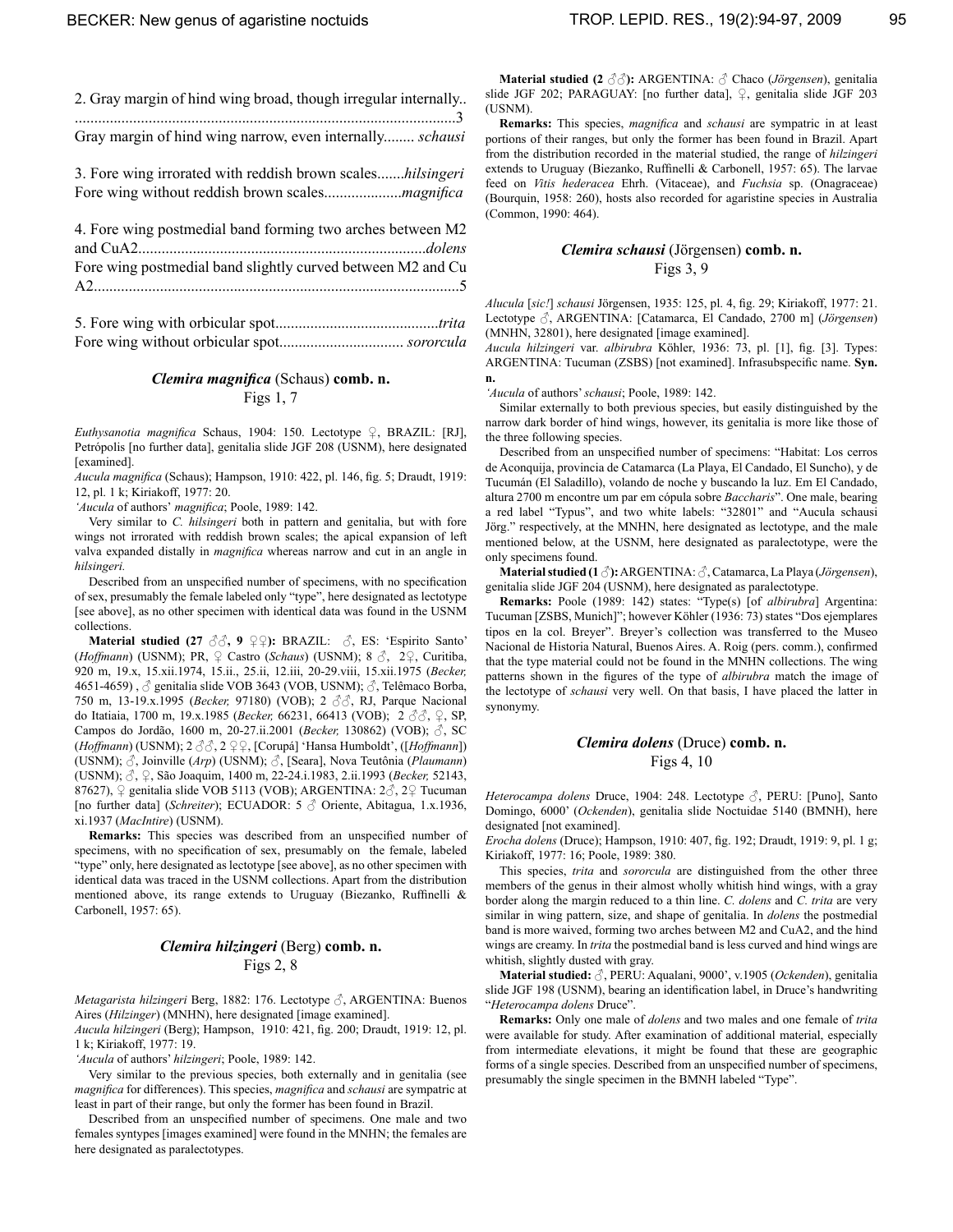

Figs. 1-6. *Clemira* adults (right wings removed). 1) *magnifica* lectotype female (Brazil); 2) *hilsingeri* male (Argentina); 3) *schausi* male (Argentina); 4) *dolens* male (Peru); *trita* male (Peru); *sororcula* holotype male (Bolivia).

# *Clemira trita* (Druce) **comb. n.** Figs 5, 11

*Erocha trita* Druce, 1910: 178; Draudt, 1919: 9, pl. 5 b; Kiriakoff, 1977: 17; Poole, 1989: 380. Lectotype ♂, PERU: [Puno], Aqualani 10000' (*Ockenden*) genitalia slide Noctuidae 5141 (BMNH), here designated [not examined].

This species is very similar to *C. dolens*, in size and genitalia [see *dolens* for diagnostic differences].

**Material studied:** 2 ♂♂, [PERU]: Carabaya, Rio Huacamaya [no further data], genitalia slide JFG 199 (USNM).

**Remarks:** *C. trita* might be only a high elevation form of *dolens.* Described from an unspecified number of specimens, presumably the single specimen in the BMNH labeled "Type".

## *Clemira sororcula* **sp. n.** Figs 6, 12

**Diagnosis:** Male 1.5-1.7 cm. Wings similar to *dolens* and *trita* in pattern, but much shorter in length and with orbicular spot on fore wings absent. Male genitalia (fig. 6) with right valva less constricted at apex, not forming a distinct process as in *dolens* and *trita*; valval asymmetry less pronounced.

 Material studied: Holotype ♂, BOLIVIA: Cochabamba, Incachaca (*Steinbach*) (USNM). Paratypes, 3 ♂♂, same data as holotype (USNM); 5 ♂♂, 2 ♀♀, Cochabamba [no further data] (*J. Steinbach*) (CMNH).

**Etymology:** "Sororcula" = "the little sister", in reference to its small size.

**Remarks:** This is the only species known to occur in Bolivia. However, considering the distribution of the other species in the genus it is very likely that, after more intensive collecting, all of them will be found in the country.

#### Acknowledgements

Without the collaboration provided by the following persons, this work could not be finished: Karolyn Darrow (USNM) made the genitalia images; Patricia Gentili (USNM) provided literature and information about type material; Klaus Sattler (BMNH) provided type-specimens data; Olaf H. H. Mielke, Universidade Federal do Paraná, James Miller (USNM) and Andrei Sourakov, University of Florida, Gainesville, provided copies of literature; John Rawlins (CMNH) gave permission to work in the collection; Arturo Roig Alsina (MNHN) provided type data and images; Inge Willems, Porto Seguro, Bahia prepared the plates; Anthony Raw, Universidade Estadual de Santa Cruz, read and corrected the manuscript. An anonymous reviewer provided many suggestions and corrections to the original manuscript, improving it considerably. The Conselho Nacional de Desenvolvimento Científico e Tecnológico (CNPq) provided a grant (478567/2004-9) to purchase optical equipment.

#### REFERENCES CITED

#### **Berg, C.**

1882. Farrago Lepidopterologica. *Anales de la Sociedad Cientifica Argentina,* 13: 164-184.

**Biezanko, C. M., A. Ruffinelli & C. S. Carbonell.** 

1957. Lepidoptera del Uruguay*. Revista de la Facultad de Agronomia,* 46: 1-152.

#### **Bourquin, F.**

1954. Metamorfosis de Aucula hilzingeri Berg (Lep. Agaristidae). *Boletin de la Sociedad Entomologica Argentina,* 5: 1-2.

**Bourquin, F.** 

1958. Ocho notas sobre metamorfosis de lepidópteros. *Acta zoologica lillioana,* 16: 237-264.

**Common, I. F. B.** 

1990. *Moths of Australia.* Melbourne, Melbourne University. 535 p. **Draudt, M.** 

1919. Agaristidae. *In* A. Seitz, ed. *Die Gross-Schmetterlinge der Erde*. VI. Stuttgart, Alfred Kernen. Pp. 3-13.